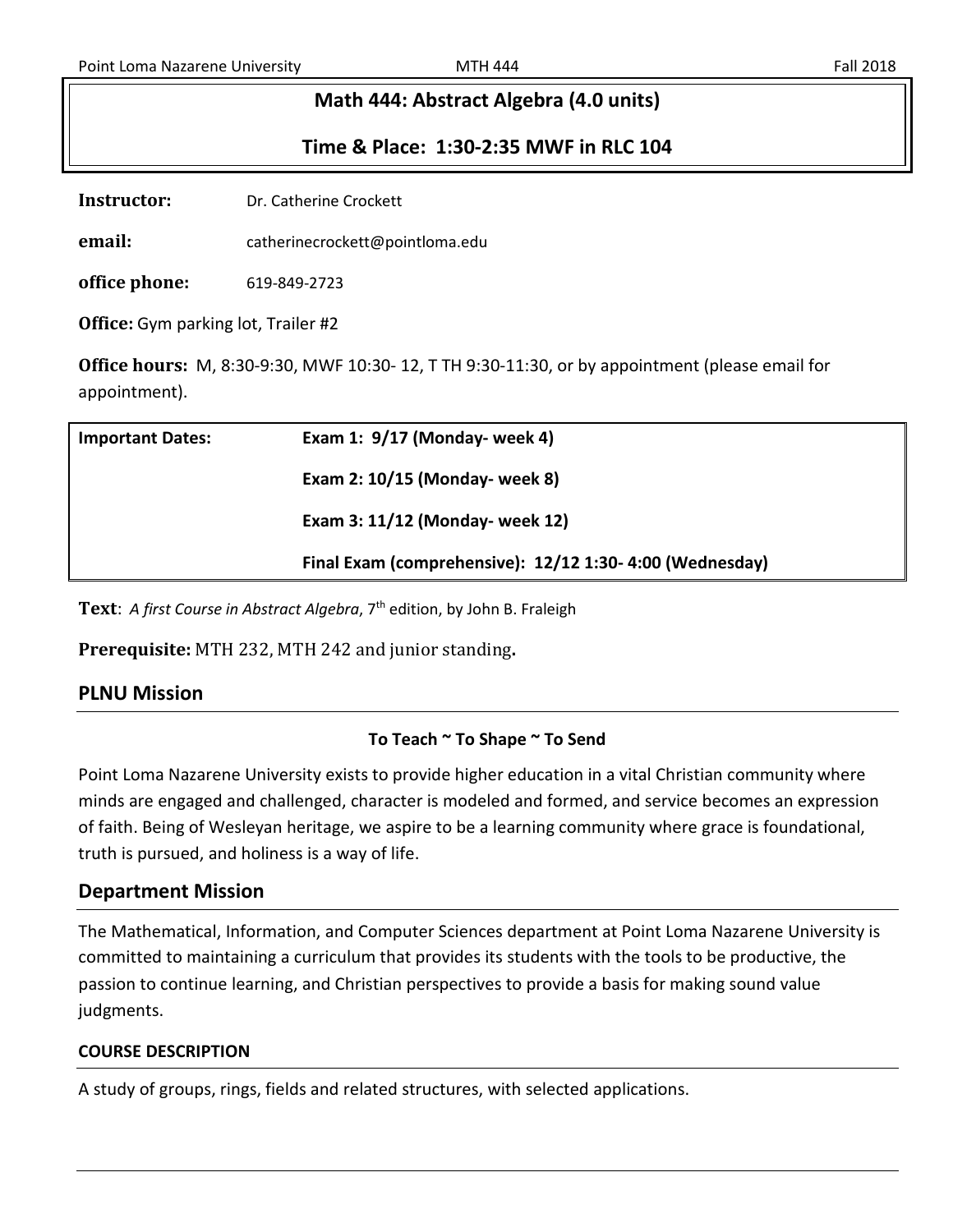This is a course on theoretical mathematics. The learning outcomes are:

Students will be able to write proofs. Students will be able to demonstrate facility with algebraic structures. Students will be able to speak about their work with precision, clarity and organization. Students will be able to write about their work with precision, clarity and organization. Students will collaborate effectively in teams. Students will be able to understand and create arguments supported by quantitative evidence, and they can clearly communicate those arguments in a variety of formats.

# **COURSE PHILOSOPHY**

Mathematics requires active participation. Participation means: asking questions, making conjectures and checking them, providing solutions to problems, sharing ideas with classmates. During class time I will participate in the same way.

# **ASSESSMENT AND GRADING**

Grades for the course will be based on:

| Exams (3 at 15% each)      | 45% of the course grade |
|----------------------------|-------------------------|
| Homework                   | 25% of the course grade |
| Final exam (comprehensive) | 30% of the course grade |
| Total:                     | 100%                    |

**Grading Scale:** Approximate minimal percentages required to obtain a given grade are:

|             | Grades in percentages |              |              |        |
|-------------|-----------------------|--------------|--------------|--------|
|             | В                     |              |              |        |
|             | [87.5,90]             | [77.5, 80]   | [67.5, 70]   | [0,60) |
| [92.5, 100] | [82.5, 87.5]          | [72.5, 77.5] | [62.5, 67.5] |        |
| [90, 92.5]  | [80, 82.5]            | [70, 72.5]   | [60, 62.5]   |        |

**Homework (25%):** Homework will be assigned every class meeting. All homework assigned in a week will be due **at the start of class** the next Wednesday. See calendar for exact dates. A homework assignment is late if it is not received at the start of the class on the due date. No late homework will be accepted except by prior arrangement (with me) or with a documented emergency. However, the lowest homework score will be dropped.

The object of the homework is to learn how to do the problems so there should be calculations on your homework using the terminology and methods of the class and not just an answer. In addition, there will be proofs in the homework almost every week.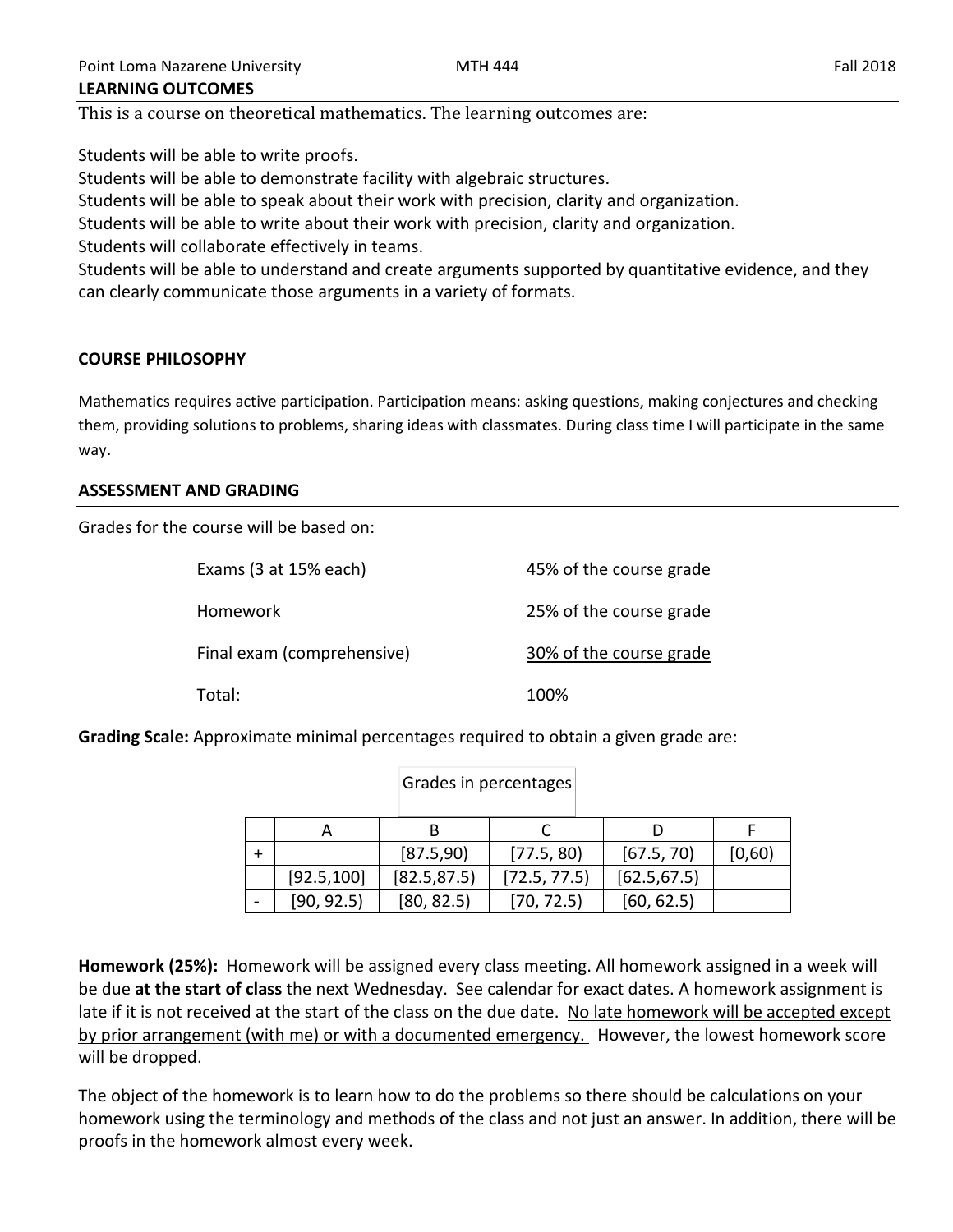Point Loma Nazarene University **MTH 444** Fall 2018

Please be sure that your homework is stapled together and the problems are in order. Homework will be scored on a combination of completeness (with work shown) and correctness. A random selection (the same for all people) of the problems will be graded on any homework assignment

**Exams (15% each):** There are three in-class exams. If you do not take an exam you will receive a zero for it. Late exams may be taken only by prior arrangement with me or a well-documented emergency beyond your control. The examination schedule is included in the daily schedule. I do not intend to accept excuses such as poor communication with parents, benefactors, sport team sponsors and/or travel agents.

**Final Exam (30%)**: The final is **comprehensive and is given on Wednesday, December 12 1:30 to 4:00**. The final exam date and time is set by the university at the beginning of the semester and may not be changed by the instructor.

**Class Enrollment:** It is the student's responsibility to maintain his/her class schedule. Should the need arise to drop this course (personal emergencies, poor performance, etc.), the student has the responsibility to follow through (provided the drop date meets the stated calendar deadline established by the university), not the instructor. Simply ceasing to attend this course or failing to follow through to arrange for a change of registration (drop/add) may easily result in a grade of F on the official transcript.

**Side Note:** Turn off any cell phone, pager or things that make noise while you are in class. Also, do not text or work on other classes while in class -to do so is disrespectful to your classmates and me. You may be asked to leave the class for such behavior, resulting in an absence.

#### **General Advice:**

You learn mathematics by doing it yourself. You should expect to spend approximately two hours outside of class for every one hour in class working on homework and going over concepts. When doing homework, please note it is normal to not be able to do every problem correct on the first attempt. Do not be discouraged, instead seek help.

For information about the class, homework assignments, handouts or grades, please log onto canvas.pointloma.edu. There you will find all of this class information. Please let me know if you can't access the class information or have any questions.

Sources of Help:

- 1. Me. If you have questions, ask me. See my office hours or email [catherinecrockett@pointloma.edu](mailto:catherinecrockett@pointloma.edu)
- 2. Other classmates. Form study groups! Work together!
- 3. The MLC (in Rohr science room 230)- schedule posted outside the room.

# **University Policies:**

## **FINAL EXAMINATION POLICY**

The final exam date and time is set by the university at the beginning of the semester and may not be changed by the instructor. This schedule can be found on the university website and in the course calendar. No requests for early examinations will be approved. Only in the case that a student is required to take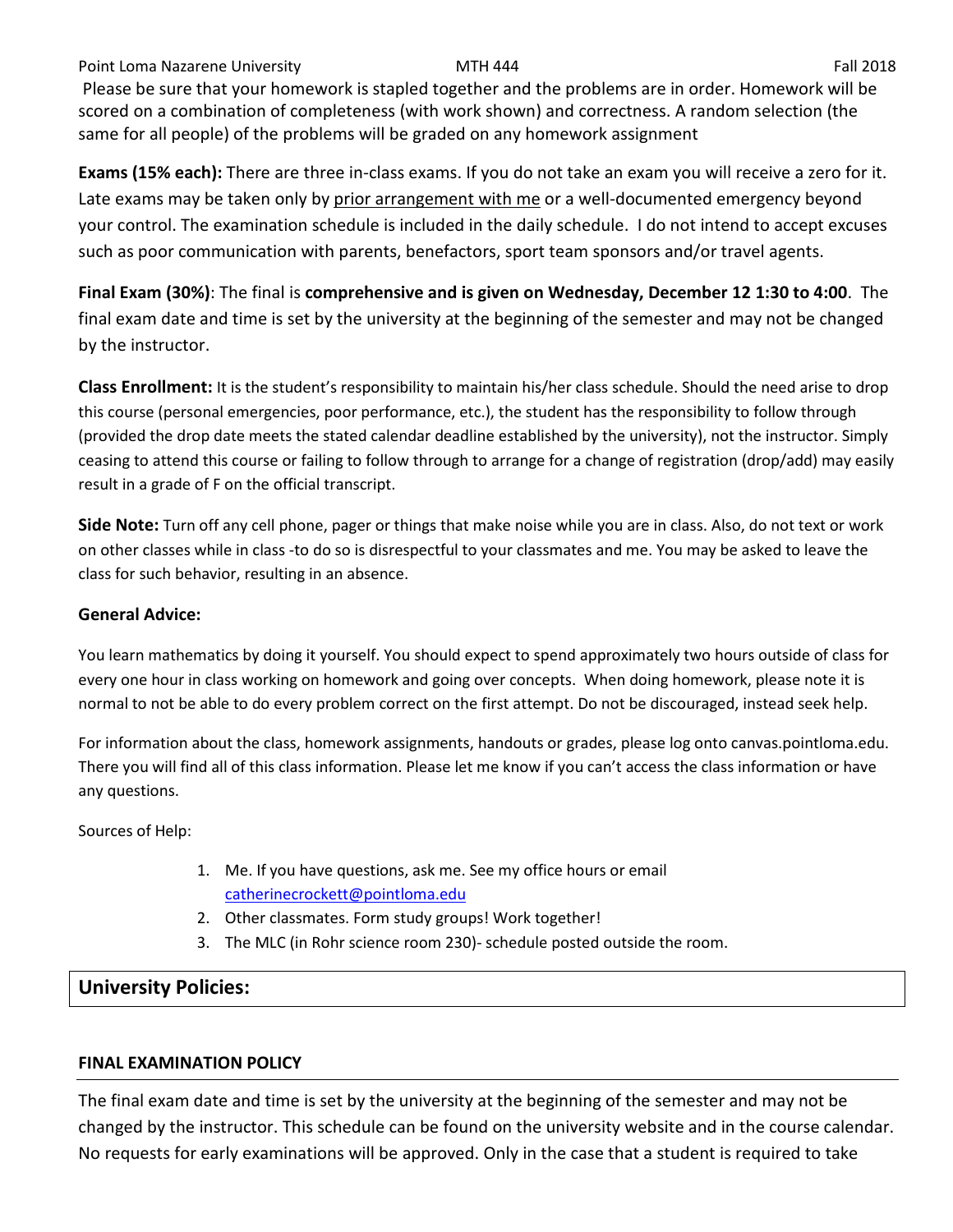Point Loma Nazarene University **MTH 444** MTH 444 **Fall 2018** Fall 2018

three exams during the same day of finals week, is an instructor authorized to consider changing the exam date and time for that particular student.

## **PLNU COPYRIGHT POLICY**

Point Loma Nazarene University, as a non-profit educational institution, is entitled by law to use materials protected by the US Copyright Act for classroom education. Any use of those materials outside the class may violate the law.

# **Credit Hour**

In the interest of providing sufficient time to accomplish the stated course learning outcomes, this class meets the PLNU credit hour policy for a 4-unit class delivered over 15 weeks. Specific details about how the class meets the credit hour requirements can be provided upon request.

## **PLNU ACADEMIC HONESTY POLICY**

Students should demonstrate academic honesty by doing original work and by giving appropriate credit to the ideas of others. Academic dishonesty is the act of presenting information, ideas, and/or concepts as one's own when in reality they are the results of another person's creativity and effort. A faculty member who believes a situation involving academic dishonesty has been detected may assign a failing grade for that assignment or examination, or, depending on the seriousness of the offense, for the course. Faculty should follow and students may appeal using the procedure in the university Catalog. See [http://catalog.pointloma.edu/content.php?catoid=24&navoid=1581#Academic\\_Honesty](http://catalog.pointloma.edu/content.php?catoid=24&navoid=1581#Academic_Honesty) for definitions of kinds of academic dishonesty and for further policy information.

# **PLNU ACADEMIC ACCOMMODATIONS POLICY**

## **Academic Accommodations:**

While all students are expected to meet the minimum standards for completion of this course as established by the instructor, students with disabilities may require academic adjustments, modifications or auxiliary aids/services. At Point Loma Nazarene University (PLNU), these students are requested to register with the Disability Resource Center (DRC), located in the Bond Academic Center. [\(DRC@pointloma.edu](mailto:DRC@pointloma.edu) or 619-849-2486). The DRC's policies and procedures for assisting such students in the development of an appropriate academic adjustment plan (AP) allows PLNU to comply with Section 504 of the Rehabilitation Act and the Americans with Disabilities Act. Section 504 (a) prohibits discrimination against students with special needs and guarantees all qualified students equal access to and benefits of PLNU programs and activities. After the student files the required documentation, the DRC, in conjunction with the student, will develop an AP to meet that student's specific learning needs. The DRC will thereafter email the student's AP to all faculty who teach courses in which the student is enrolled each semester. The AP must be implemented in all such courses.

If students do not wish to avail themselves of some or all of the elements of their AP in a particular course, it is the responsibility of those students to notify their professor in that course. PLNU highly recommends that DRC students speak with their professors during the first two weeks of each semester about the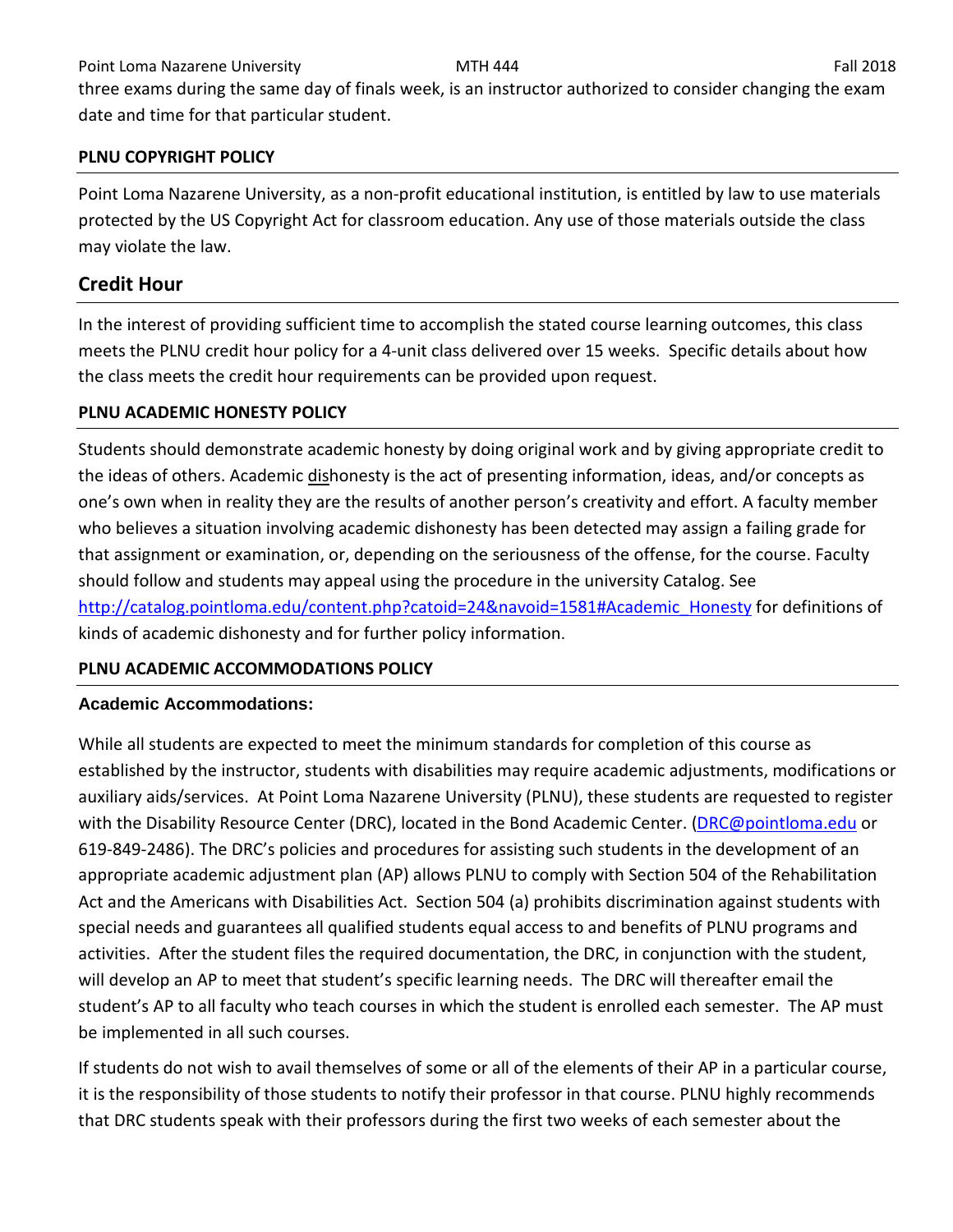applicability of their AP in that particular course and/or if they do not desire to take advantage of some or all of the elements of their AP in that course.

## **PLNU ATTENDANCE AND PARTICIPATION POLICY**

Attendance is expected at each class session. In the event of an absence you are responsible for the material covered in class and the assignments given that day.

Regular and punctual attendance at all classes is considered essential to optimum academic achievement. If the student is absent from more than 10 percent of class meetings, the faculty member can file a written report which may result in de-enrollment. If the absences exceed 20 percent, the student may be deenrolled without notice until the university drop date or, after that date, receive the appropriate grade for their work and participation. See

[http://catalog.pointloma.edu/content.php?catoid=24&navoid=1581#Class\\_Attendance](http://catalog.pointloma.edu/content.php?catoid=24&navoid=1581#Class_Attendance) in the Undergraduate Academic Catalog.

# **Course Schedule:**

| week               | Monday                           | Wednesday                         | Friday                            |
|--------------------|----------------------------------|-----------------------------------|-----------------------------------|
|                    | 8/27- no class                   | 8/29                              | 8/31                              |
| $\mathbf{1}$       | Class on 8/28(Tuesday)           | Sec 1: Introduction and Examples  | Sec 2: Binary Operations          |
| $8/27 -$           | Sec 0: Sets and Relations        | Sec 2: Binary Operations          | Sec 3: Isomorphic Binary          |
| 8/31               | Sec 1: Introduction and Examples |                                   | <b>Structures</b>                 |
|                    |                                  |                                   |                                   |
| $\overline{2}$     | 9/03                             | 9/05                              | 9/07                              |
| $9/03 -$           | No Class                         | Sec 4: Groups                     | Sec 5: Subgroups                  |
| 9/07               | Labor Day                        |                                   |                                   |
|                    |                                  | HW #1 Due                         |                                   |
| $\overline{3}$     | 9/10                             | 9/12                              | 9/14                              |
| $9/10-$            | Sec 6: Cyclic groups             | Sec 7: Generating Sets and        | Review for Exam #1                |
| 9/14               | Sec 7: Generating Sets and       | Cayley Digraphs                   |                                   |
|                    | Cayley Digraphs                  | HW #2 Due                         |                                   |
| $\overline{4}$     | 9/17                             | 9/19                              | 9/21                              |
| $9/17 -$           | Exam #1 (sections 0-7)           | Sec 8: Groups of Permutations     | Sec 9: Orbits, Cycles, and the    |
|                    |                                  |                                   |                                   |
| 9/21               | HW #3 Due                        |                                   | <b>Alternating Groups</b>         |
|                    | 9/24                             | 9/26                              | 9/28                              |
|                    | Sec 9: Orbits, Cycles, and the   | Sec 10: Cosets and the Theorem    | Sec 11: Direct Products and       |
| 5                  | <b>Alternating Groups</b>        | of Lagrange                       | <b>Finitely Generated Abelian</b> |
| $9/24 -$           | Sec 10: Cosets and the Theorem   | Sec 11: Direct Products and       | Groups                            |
| 9/28               | of Lagrange                      | <b>Finitely Generated Abelian</b> |                                   |
|                    |                                  | Groups                            |                                   |
|                    |                                  | HW #4 Due                         |                                   |
|                    | 10/01                            | 10/03                             | 10/05                             |
| 6                  | Sec 13: Homomorphisms            | No class                          | <b>No Class</b>                   |
| $10/01 -$<br>10/05 |                                  | <b>Special Assignment on</b>      | <b>Special Assignment on</b>      |

Please note this schedule is tentative. Any changes will be announced.